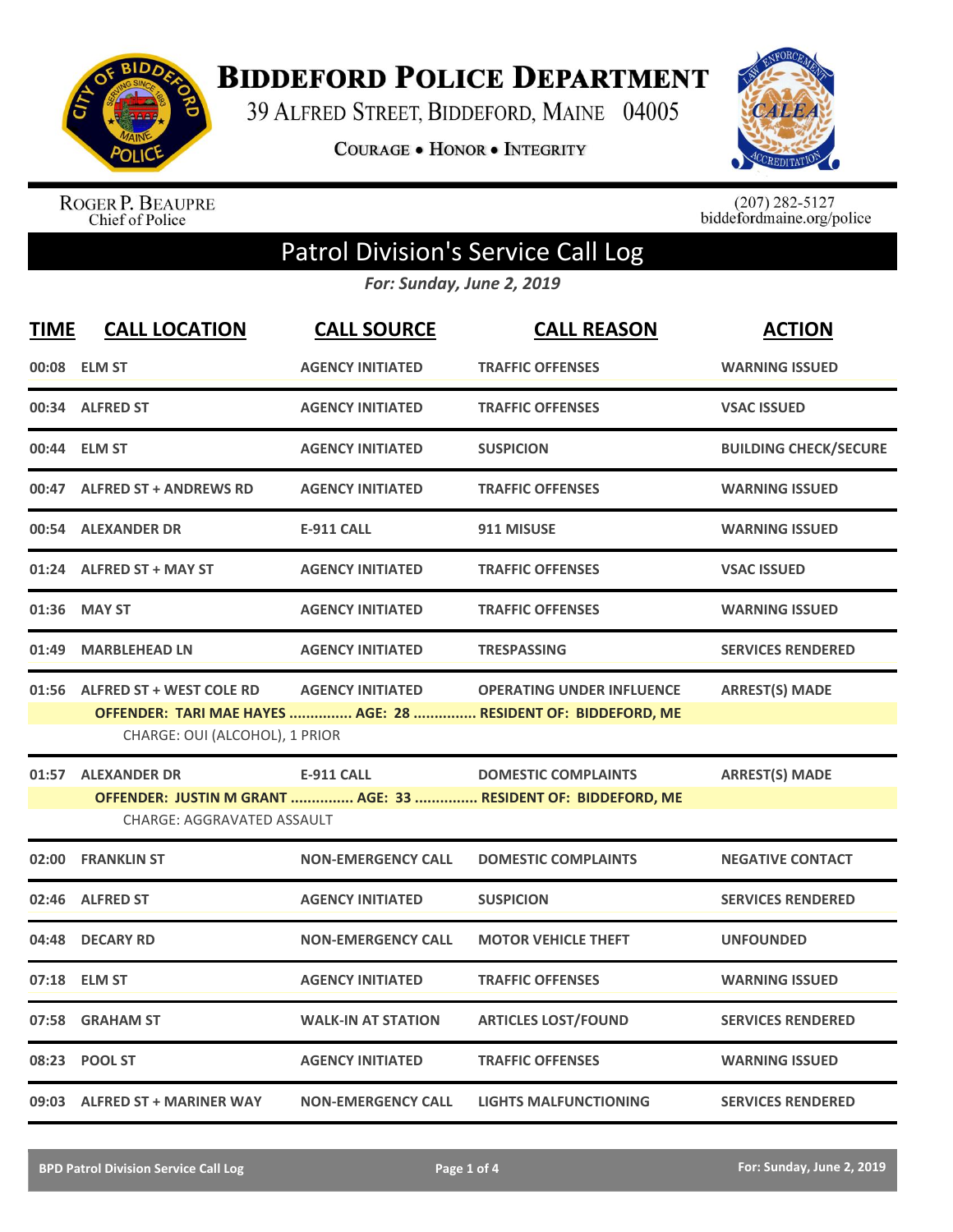| <b>TIME</b> | <b>CALL LOCATION</b>                                                                                         | <b>CALL SOURCE</b>                | <b>CALL REASON</b>           | <b>ACTION</b>                |
|-------------|--------------------------------------------------------------------------------------------------------------|-----------------------------------|------------------------------|------------------------------|
|             | 09:40 WASHINGTON ST                                                                                          | <b>NON-EMERGENCY CALL</b>         | <b>PAPERWORK</b>             | <b>PAPERWORK SERVED</b>      |
|             | 09:50 POOL ST                                                                                                | <b>AGENCY INITIATED</b>           | <b>TRAFFIC OFFENSES</b>      | <b>WARNING ISSUED</b>        |
|             | 09:51 HILL ST                                                                                                | <b>AGENCY INITIATED</b>           | <b>TRAFFIC OFFENSES</b>      | <b>WARNING ISSUED</b>        |
|             | 09:57 ALFRED ST + MARINER WAY                                                                                | <b>NON-EMERGENCY CALL</b>         | <b>LIGHTS MALFUNCTIONING</b> | <b>SERVICES RENDERED</b>     |
|             | 10:06 HIGH ST                                                                                                | E-911 CALL                        | <b>HARASSMENT</b>            | <b>SERVICES RENDERED</b>     |
|             | 10:28 CLIFFORD ST                                                                                            | <b>E-911 CALL</b>                 | 911 MISUSE                   | <b>WARNING ISSUED</b>        |
|             | 10:41 MEDICAL CENTER DR                                                                                      | <b>AGENCY INITIATED</b>           | <b>PAPERWORK</b>             | <b>PAPERWORK NOT SERVED</b>  |
|             | 10:50 ALFRED ST                                                                                              | <b>AGENCY INITIATED</b>           | <b>PAPERWORK</b>             | <b>PAPERWORK NOT SERVED</b>  |
|             | 10:52 POOL ST                                                                                                | <b>AGENCY INITIATED</b>           | <b>TRAFFIC OFFENSES</b>      | <b>WARNING ISSUED</b>        |
|             | 10:52 POOL ST                                                                                                | <b>NON-EMERGENCY CALL</b>         | <b>TRESPASSING</b>           | <b>FIELD INTERVIEW</b>       |
|             | <b>11:08 GREEN ST</b>                                                                                        | <b>NON-EMERGENCY CALL</b>         | <b>PARKING COMPLAINT</b>     | <b>PARKING TICKET ISSUED</b> |
|             | 11:48 WEST ST                                                                                                | <b>AGENCY INITIATED</b>           | <b>TRAFFIC OFFENSES</b>      | <b>WARNING ISSUED</b>        |
|             | 11:57 ALFRED ST                                                                                              | <b>AGENCY INITIATED</b>           | <b>TRAFFIC OFFENSES</b>      | <b>WARNING ISSUED</b>        |
|             | 12:18 POOL ST                                                                                                | <b>AGENCY INITIATED</b>           | <b>TRAFFIC OFFENSES</b>      | <b>WARNING ISSUED</b>        |
|             | 12:31 ALFRED ST + MARINER WAY                                                                                | <b>NON-EMERGENCY CALL</b>         | <b>CHECK WELFARE</b>         | <b>GONE ON ARRIVAL</b>       |
|             | 12:35 ELM ST                                                                                                 | <b>NON-EMERGENCY CALL</b>         | <b>SUSPICION</b>             | <b>SERVICES RENDERED</b>     |
|             | 12:40 CRESCENT ST + JEFFERSON ST                                                                             | <b>NON-EMERGENCY CALL</b>         | <b>FIREWORKS COMPLAINT</b>   | <b>SERVICES RENDERED</b>     |
|             | 12:41 ALFRED ST + BOULDER WAY                                                                                | <b>AGENCY INITIATED</b>           | <b>TRAFFIC OFFENSES</b>      | <b>VSAC ISSUED</b>           |
|             | 13:04 POOL ST                                                                                                | <b>AGENCY INITIATED</b>           | <b>TRAFFIC OFFENSES</b>      | <b>WARNING ISSUED</b>        |
|             | 13:10 ELM ST                                                                                                 | AGENCY INITIATED TRAFFIC OFFENSES |                              | <b>CITATION ISSUED</b>       |
|             | OFFENDER: RONALD D BOUCHER  AGE: 73  RESIDENT OF: SACO, ME<br><b>CHARGE: OPERATE VEHICLE WITHOUT LICENSE</b> |                                   |                              |                              |
|             | 13:13 POOL ST                                                                                                | <b>AGENCY INITIATED</b>           | <b>TRAFFIC OFFENSES</b>      | <b>WARNING ISSUED</b>        |
|             | 14:07 POOL ST                                                                                                | <b>AGENCY INITIATED</b>           | <b>TRAFFIC OFFENSES</b>      | <b>WARNING ISSUED</b>        |
|             | 14:08 ACORN ST                                                                                               | <b>E-911 CALL</b>                 | <b>DISTURBANCE / NOISE</b>   | <b>UNFOUNDED</b>             |
|             | 15:23 ALFRED ST + MEDICAL CENTER D AGENCY INITIATED                                                          |                                   | <b>TRAFFIC OFFENSES</b>      | <b>WARNING ISSUED</b>        |
|             | <b>15:28 BOULDER WAY</b>                                                                                     | <b>AGENCY INITIATED</b>           | <b>TRAFFIC OFFENSES</b>      | <b>NO VIOLATION</b>          |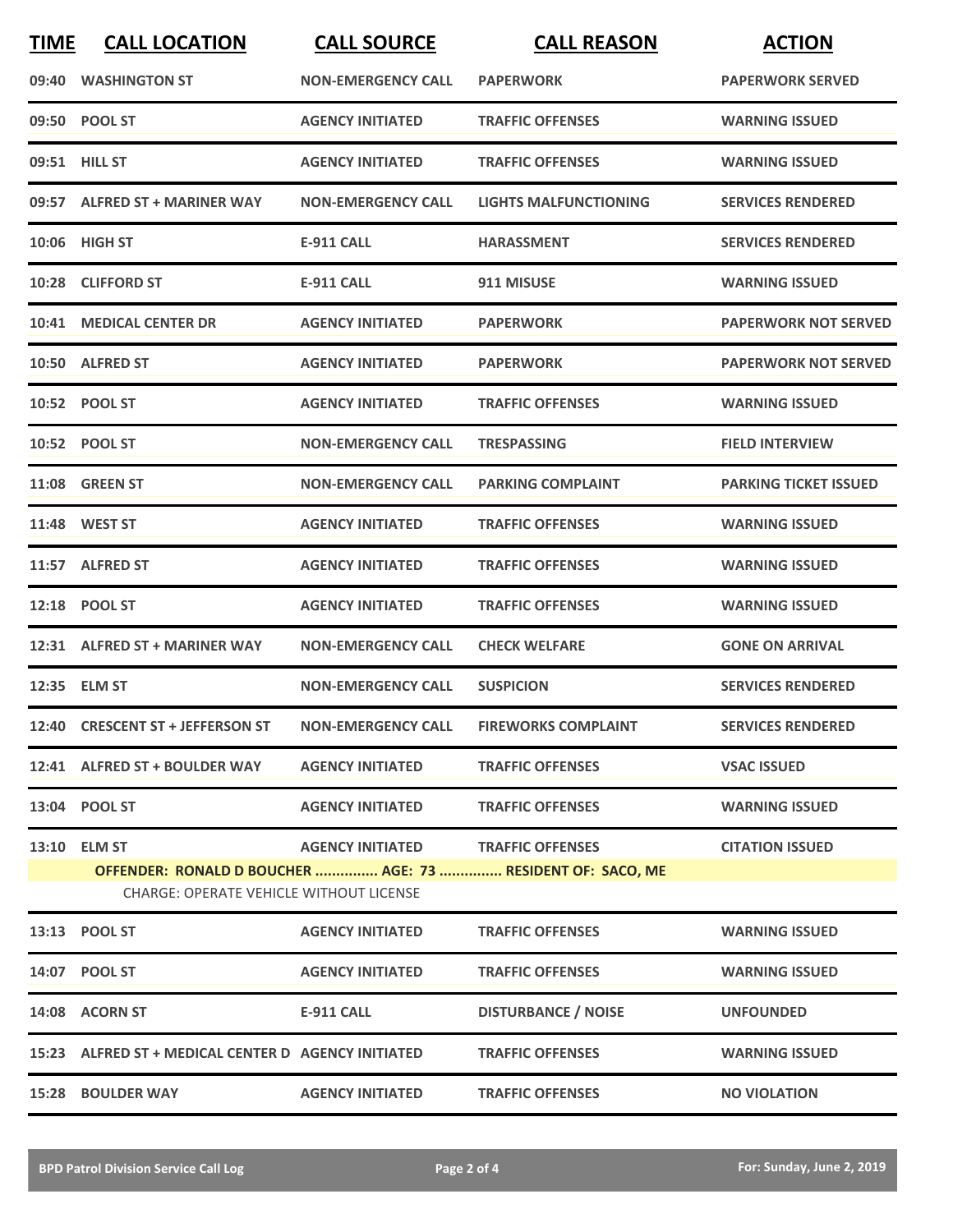| <b>TIME</b> | <b>CALL LOCATION</b>             | <b>CALL SOURCE</b>        | <b>CALL REASON</b>                                                    | <b>ACTION</b>                |
|-------------|----------------------------------|---------------------------|-----------------------------------------------------------------------|------------------------------|
|             | 15:31 WEST ST                    | <b>AGENCY INITIATED</b>   | <b>TRAFFIC OFFENSES</b>                                               | <b>WARNING ISSUED</b>        |
|             | 15:38 BOULDER WAY                | <b>E-911 CALL</b>         | <b>CRIM THREAT / TERRORIZING</b>                                      | <b>SERVICES RENDERED</b>     |
|             | 16:14 HAZEL ST                   | <b>E-911 CALL</b>         | 911 MISUSE                                                            | <b>WARNING ISSUED</b>        |
|             | 16:16 MASON ST                   | <b>NON-EMERGENCY CALL</b> | <b>ANIMAL COMPLAINT BY PHONE</b>                                      | <b>REFERRED OTHER AGENCY</b> |
|             | 16:24 POOL ST + GEORGE ST        | <b>AGENCY INITIATED</b>   | <b>TRAFFIC OFFENSES</b>                                               | <b>WARNING ISSUED</b>        |
|             | 16:33 ALFRED ST                  | <b>AGENCY INITIATED</b>   | <b>TRAFFIC OFFENSES</b>                                               | <b>VSAC ISSUED</b>           |
|             | 16:42 POOL ST                    | <b>AGENCY INITIATED</b>   | <b>TRAFFIC OFFENSES</b>                                               | <b>WARNING ISSUED</b>        |
|             | 16:45 ELM ST + GOOCH ST          | <b>AGENCY INITIATED</b>   | <b>TRAFFIC OFFENSES</b>                                               | <b>WARNING ISSUED</b>        |
|             | 16:56 RIVER RD + WHITEWATER DR   | <b>AGENCY INITIATED</b>   | <b>TRAFFIC OFFENSES</b>                                               | <b>WARNING ISSUED</b>        |
|             | 17:11 ELM ST                     | <b>AGENCY INITIATED</b>   | <b>TRAFFIC OFFENSES</b>                                               | <b>WARNING ISSUED</b>        |
|             | 17:13 SOUTH ST                   | <b>AGENCY INITIATED</b>   | <b>TRAFFIC OFFENSES</b>                                               | <b>VSAC ISSUED</b>           |
|             | 17:14 DECARY RD                  | <b>E-911 CALL</b>         | 911 MISUSE                                                            | <b>SERVICES RENDERED</b>     |
|             | 17:26 SOUTH ST + HAYFIELD RD     | <b>AGENCY INITIATED</b>   | <b>TRAFFIC OFFENSES</b>                                               | <b>VSAC ISSUED</b>           |
|             | 17:41 ALFRED ST                  | <b>AGENCY INITIATED</b>   | <b>TRAFFIC OFFENSES</b>                                               | <b>WARNING ISSUED</b>        |
|             | 18:01 ALFRED ST                  | <b>AGENCY INITIATED</b>   | <b>WARRANT ARREST</b>                                                 | <b>ARREST(S) MADE</b>        |
|             | <b>CHARGE: WARRANT ARREST</b>    |                           | OFFENDER: MITCHELL ROBERT RIVARD  AGE: 32  RESIDENT OF: BIDDEFORD, ME |                              |
|             | <b>18:08 VINE ST</b>             | <b>NON-EMERGENCY CALL</b> | <b>MENTAL ILLNESS CASES</b>                                           | <b>SERVICES RENDERED</b>     |
|             | 18:11 PROSPECT ST + HILLSIDE AVE | <b>NON-EMERGENCY CALL</b> | <b>PARKING COMPLAINT</b>                                              | <b>GONE ON ARRIVAL</b>       |
|             | 18:13 ADAMS ST                   | <b>NON-EMERGENCY CALL</b> | <b>ANIMAL COMPLAINT</b>                                               | <b>GONE ON ARRIVAL</b>       |
|             | 18:16 ALFRED ST                  | <b>NON-EMERGENCY CALL</b> | <b>COURT ORDERED CHECK IN</b>                                         | <b>SERVICES RENDERED</b>     |
|             | <b>18:16 MAIN ST</b>             | <b>NON-EMERGENCY CALL</b> | <b>DISTURBANCE / NOISE</b>                                            | <b>CIVIL COMPLAINT</b>       |
|             | 18:19 MASON ST                   | <b>NON-EMERGENCY CALL</b> | <b>ANIMAL COMPLAINT</b>                                               | <b>REFERRED OTHER AGENCY</b> |
|             | 18:22 BACON ST + HILL ST         | <b>AGENCY INITIATED</b>   | <b>SUSPICION</b>                                                      | <b>SERVICES RENDERED</b>     |
|             | 18:45 BACON ST                   | <b>E-911 CALL</b>         | 911 MISUSE                                                            | <b>NEGATIVE CONTACT</b>      |
|             | 18:49 ALFRED ST                  | <b>AGENCY INITIATED</b>   | <b>TRAFFIC OFFENSES</b>                                               | <b>WARNING ISSUED</b>        |
|             | 18:52 SUMMER ST                  | <b>NON-EMERGENCY CALL</b> | <b>VIOL PROTECTION FROM HARASS</b>                                    | <b>SERVICES RENDERED</b>     |